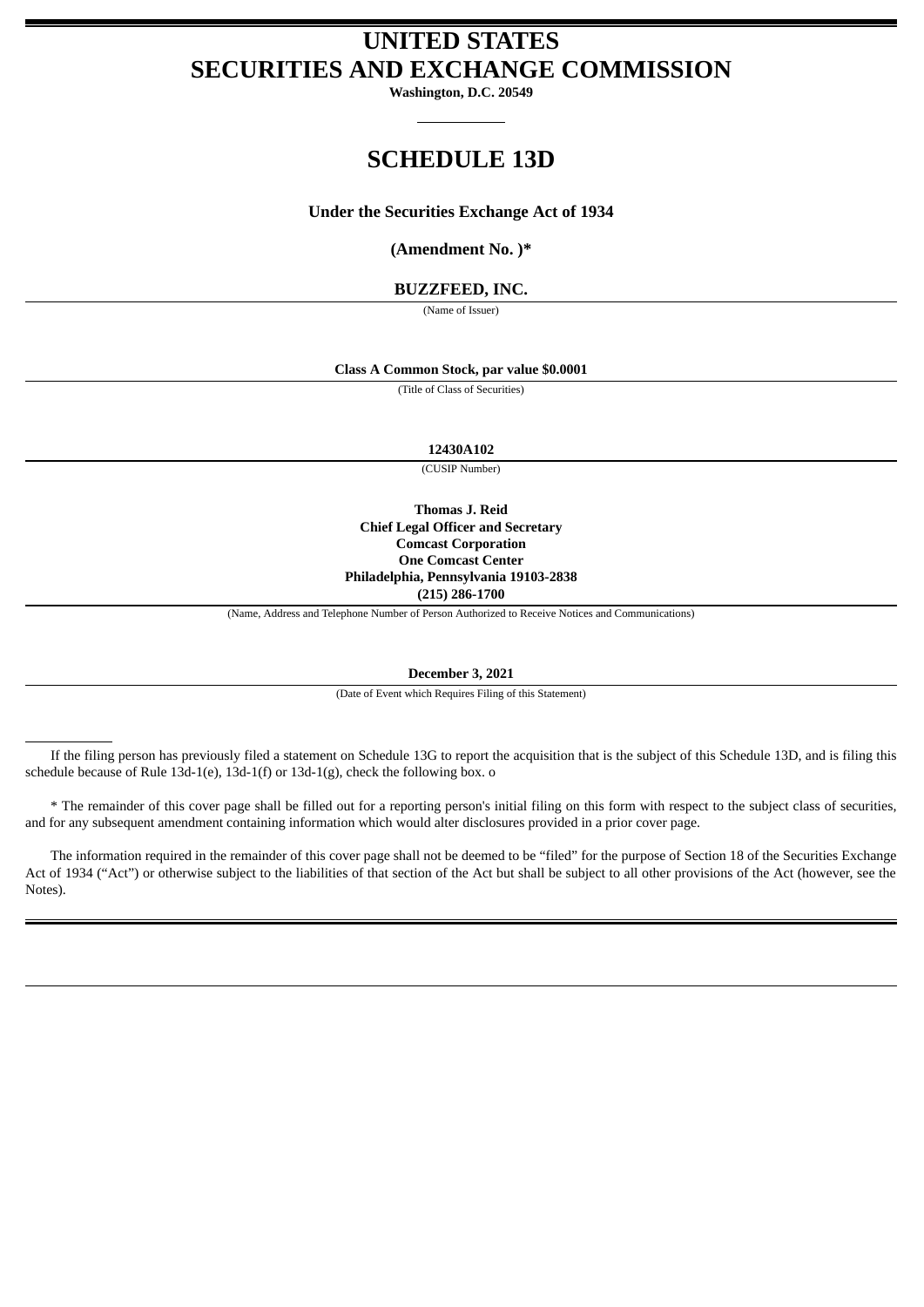| 1.                                   | <b>NAMES OF REPORTING PERSONS</b>                                                                 |     |                                                              |   |
|--------------------------------------|---------------------------------------------------------------------------------------------------|-----|--------------------------------------------------------------|---|
|                                      | <b>Comcast Corporation</b>                                                                        |     |                                                              |   |
| 2.                                   | CHECK THE APPROPRIATE BOX IF A MEMBER OF A GROUP<br>(a)                                           |     |                                                              |   |
| 3.                                   | $(b) \boxtimes$<br><b>SEC USE ONLY</b>                                                            |     |                                                              |   |
|                                      |                                                                                                   |     |                                                              |   |
| 4.                                   | <b>SOURCE OF FUNDS</b>                                                                            |     |                                                              |   |
|                                      | OO (See Item 3)                                                                                   |     |                                                              |   |
| 5.                                   | CHECK IF DISCLOSURE OF LEGAL PROCEEDINGS IS REQUIRED PURSUANT TO ITEMS $2(D)$ OR $2(E)$ $\square$ |     |                                                              |   |
| CITIZENSHIP OR PLACE OF ORGANIZATION |                                                                                                   |     |                                                              |   |
| 6.                                   | Pennsylvania                                                                                      |     |                                                              |   |
|                                      | <b>NUMBER OF</b>                                                                                  | 7.  | SOLE VOTING POWER 0                                          |   |
|                                      | <b>SHARES</b><br><b>BENEFICIALLY</b>                                                              | 8.  | SHARED VOTING POWER 30,880,000 (See Item 5)                  |   |
|                                      | <b>OWNED BY EACH</b><br><b>REPORTING</b>                                                          |     | SOLE DISPOSITIVE POWER 0                                     |   |
|                                      | PERSON WITH                                                                                       | 10. | SHARED DISPOSITIVE POWER 30,880,000 (See Item 5)             |   |
| 11.                                  |                                                                                                   |     | AGGREGATE AMOUNT BENEFICIALLY OWNED BY EACH REPORTING PERSON |   |
|                                      | 30,880,000 (See Item 5)                                                                           |     |                                                              |   |
| 12.                                  | CHECK BOX IF THE AGGREGATE AMOUNT IN ROW (9) EXCLUDES                                             |     |                                                              |   |
|                                      | <b>CERTAIN SHARES</b>                                                                             |     |                                                              | П |
| 13.                                  | PERCENT OF CLASS REPRESENTED BY AMOUNT IN ROW (9)                                                 |     |                                                              |   |
|                                      | 27.9%* (See Item 5)                                                                               |     |                                                              |   |
| 14.                                  | TYPE OF REPORTING PERSON                                                                          |     |                                                              |   |
|                                      | CO                                                                                                |     |                                                              |   |
|                                      |                                                                                                   |     |                                                              |   |

\* Based on 110,789,875 shares of Class A Common Stock of the Issuer that were outstanding following the mergers contemplated by that certain Agreement and Plan of Merger dated as of June 24, 2021, by and among 890 5th Avenue Partners, Inc., Bolt Merger Sub I, Inc., Bolt Merger Sub II, Inc., and BuzzFeed, Inc., as amended. However, the Reporting Persons' 30,880,000 shares of Class A Common Stock represent less than 5% of the total voting power of all outstanding shares of the Issuer's Class A Common Stock, Class B Common Stock and Class C Common Stock on a combined basis, as of December 3, 2021, based on information provided by the Issuer.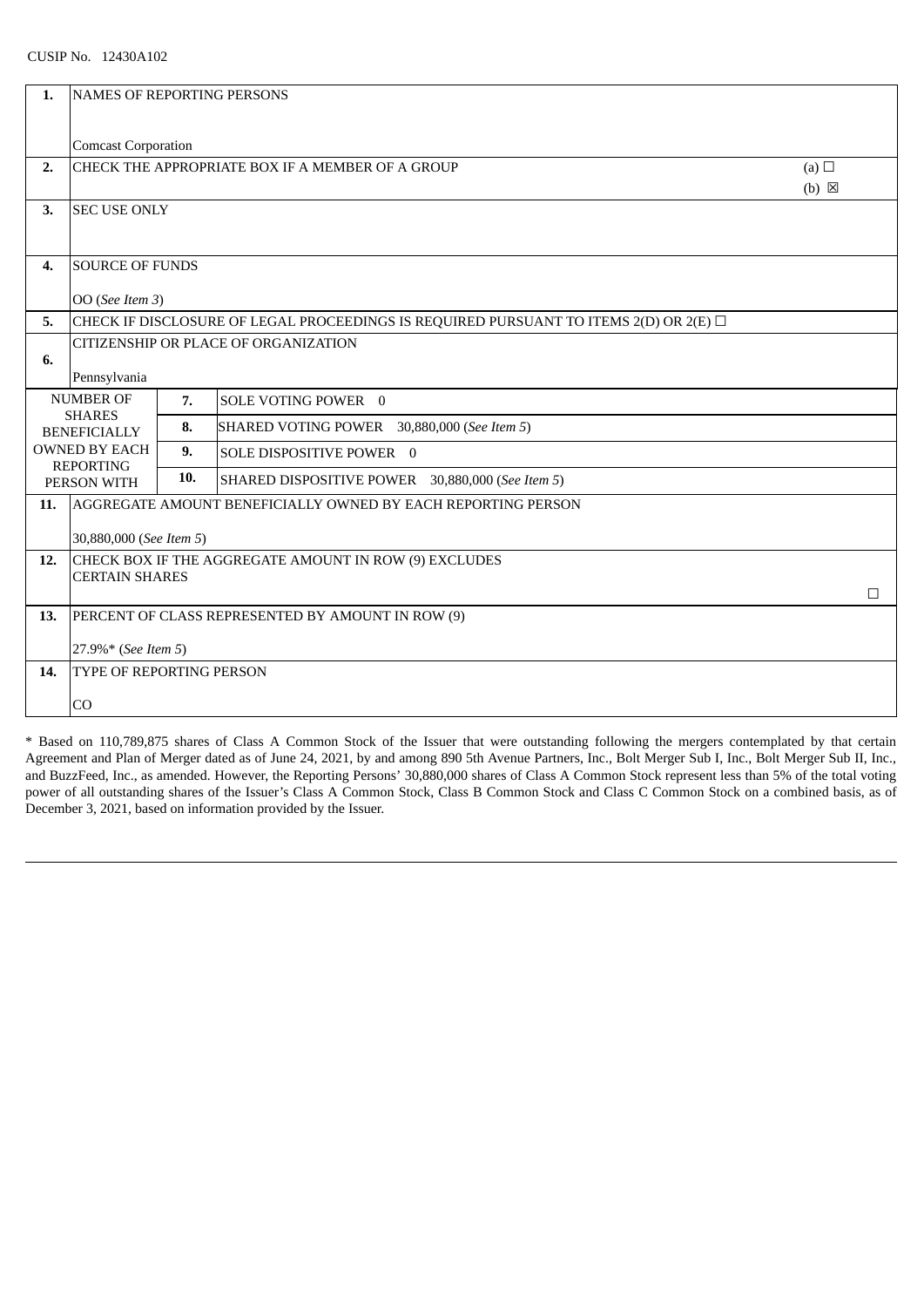| 1.                                   | NAMES OF REPORTING PERSONS                                                                 |     |                                                  |        |
|--------------------------------------|--------------------------------------------------------------------------------------------|-----|--------------------------------------------------|--------|
|                                      | NBCUniversal, LLC                                                                          |     |                                                  |        |
| 2.                                   | CHECK THE APPROPRIATE BOX IF A MEMBER OF A GROUP<br>(a) $\Box$                             |     |                                                  |        |
| 3.                                   | $(b) \boxtimes$<br><b>SEC USE ONLY</b>                                                     |     |                                                  |        |
| 4.                                   | <b>SOURCE OF FUNDS</b>                                                                     |     |                                                  |        |
|                                      | OO (See Item 3)                                                                            |     |                                                  |        |
| 5.                                   | CHECK IF DISCLOSURE OF LEGAL PROCEEDINGS IS REQUIRED PURSUANT TO ITEMS 2(D) OR 2(E) $\Box$ |     |                                                  |        |
| CITIZENSHIP OR PLACE OF ORGANIZATION |                                                                                            |     |                                                  |        |
| 6.                                   | Delaware                                                                                   |     |                                                  |        |
|                                      | <b>NUMBER OF</b>                                                                           | 7.  | SOLE VOTING POWER 0                              |        |
|                                      | <b>SHARES</b><br><b>BENEFICIALLY</b><br><b>OWNED BY EACH</b>                               |     | SHARED VOTING POWER 30,880,000 (See Item 5)      |        |
|                                      |                                                                                            |     | SOLE DISPOSITIVE POWER 0                         |        |
| <b>REPORTING</b><br>PERSON WITH      |                                                                                            | 10. | SHARED DISPOSITIVE POWER 30,880,000 (See Item 5) |        |
| 11.                                  | AGGREGATE AMOUNT BENEFICIALLY OWNED BY EACH REPORTING PERSON                               |     |                                                  |        |
|                                      | 30,880,000 (See Item 5)                                                                    |     |                                                  |        |
| 12.                                  | CHECK BOX IF THE AGGREGATE AMOUNT IN ROW (9) EXCLUDES                                      |     |                                                  |        |
|                                      | <b>CERTAIN SHARES</b>                                                                      |     |                                                  | $\Box$ |
| 13.                                  | PERCENT OF CLASS REPRESENTED BY AMOUNT IN ROW (9)                                          |     |                                                  |        |
|                                      | 27.9%* (See Item 5)                                                                        |     |                                                  |        |
| 14.                                  | <b>TYPE OF REPORTING PERSON</b>                                                            |     |                                                  |        |
|                                      | O <sub>O</sub>                                                                             |     |                                                  |        |
|                                      |                                                                                            |     |                                                  |        |

\* Based on 110,789,875 shares of Class A Common Stock of the Issuer that were outstanding following the mergers contemplated by that certain Agreement and Plan of Merger dated as of June 24, 2021, by and among 890 5th Avenue Partners, Inc., Bolt Merger Sub I, Inc., Bolt Merger Sub II, Inc., and BuzzFeed, Inc., as amended. However, the Reporting Persons' 30,880,000 shares of Class A Common Stock represent less than 5% of the total voting power of all outstanding shares of the Issuer's Class A Common Stock, Class B Common Stock and Class C Common Stock on a combined basis, as of December 3, 2021, based on information provided by the Issuer.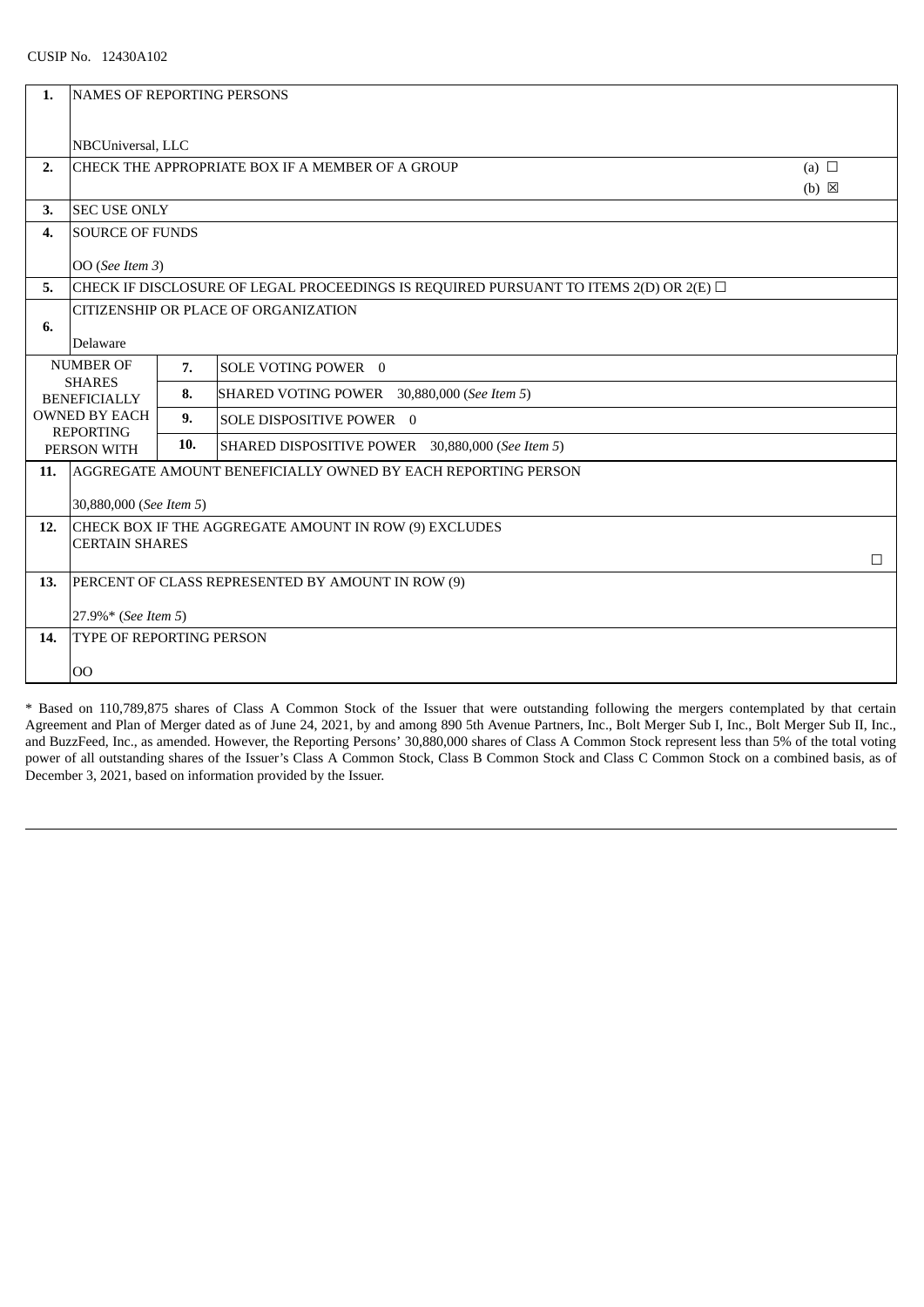| NAMES OF REPORTING PERSONS                                                                    |                                                                                             |                                                    |                                                                 |
|-----------------------------------------------------------------------------------------------|---------------------------------------------------------------------------------------------|----------------------------------------------------|-----------------------------------------------------------------|
|                                                                                               |                                                                                             |                                                    |                                                                 |
| (a) $\Box$<br>CHECK THE APPROPRIATE BOX IF A MEMBER OF A GROUP                                |                                                                                             |                                                    |                                                                 |
| $(b) \boxtimes$                                                                               |                                                                                             |                                                    |                                                                 |
| <b>SOURCE OF FUNDS</b>                                                                        |                                                                                             |                                                    |                                                                 |
| OO (See Item 3)                                                                               |                                                                                             |                                                    |                                                                 |
| CHECK IF DISCLOSURE OF LEGAL PROCEEDINGS IS REQUIRED PURSUANT TO ITEMS 2(D) OR 2(E)<br>$\Box$ |                                                                                             |                                                    |                                                                 |
|                                                                                               |                                                                                             |                                                    |                                                                 |
| 6.<br>Delaware                                                                                |                                                                                             |                                                    |                                                                 |
|                                                                                               | 7.                                                                                          | SOLE VOTING POWER 0                                |                                                                 |
|                                                                                               | 8.                                                                                          | SHARED VOTING POWER 30,880,000 (See Item 5)        |                                                                 |
| <b>OWNED BY EACH</b>                                                                          |                                                                                             | SOLE DISPOSITIVE POWER 0                           |                                                                 |
|                                                                                               | 10.                                                                                         | SHARED DISPOSITIVE POWER 30,880,000 (See Item 5)   |                                                                 |
| AGGREGATE AMOUNT BENEFICIALLY OWNED BY EACH REPORTING PERSON                                  |                                                                                             |                                                    |                                                                 |
| 30,880,000 (See Item 5)                                                                       |                                                                                             |                                                    |                                                                 |
| CHECK BOX IF THE AGGREGATE AMOUNT IN ROW (9) EXCLUDES<br>12.                                  |                                                                                             |                                                    |                                                                 |
|                                                                                               |                                                                                             |                                                    | $\Box$                                                          |
| PERCENT OF CLASS REPRESENTED BY AMOUNT IN ROW (9)                                             |                                                                                             |                                                    |                                                                 |
| 27.9%* (See Item 5)                                                                           |                                                                                             |                                                    |                                                                 |
| <b>TYPE OF REPORTING PERSON</b>                                                               |                                                                                             |                                                    |                                                                 |
| 00                                                                                            |                                                                                             |                                                    |                                                                 |
|                                                                                               | <b>NUMBER OF</b><br><b>SHARES</b><br><b>BENEFICIALLY</b><br><b>REPORTING</b><br>PERSON WITH | <b>SEC USE ONLY</b><br>9.<br><b>CERTAIN SHARES</b> | NBCUniversal Media, LLC<br>CITIZENSHIP OR PLACE OF ORGANIZATION |

\* Based on 110,789,875 shares of Class A Common Stock of the Issuer that were outstanding following the mergers contemplated by that certain Agreement and Plan of Merger dated as of June 24, 2021, by and among 890 5th Avenue Partners, Inc., Bolt Merger Sub I, Inc., Bolt Merger Sub II, Inc., and BuzzFeed, Inc., as amended. However, the Reporting Persons' 30,880,000 shares of Class A Common Stock represent less than 5% of the total voting power of all outstanding shares of the Issuer's Class A Common Stock, Class B Common Stock and Class C Common Stock on a combined basis, as of December 3, 2021, based on information provided by the Issuer.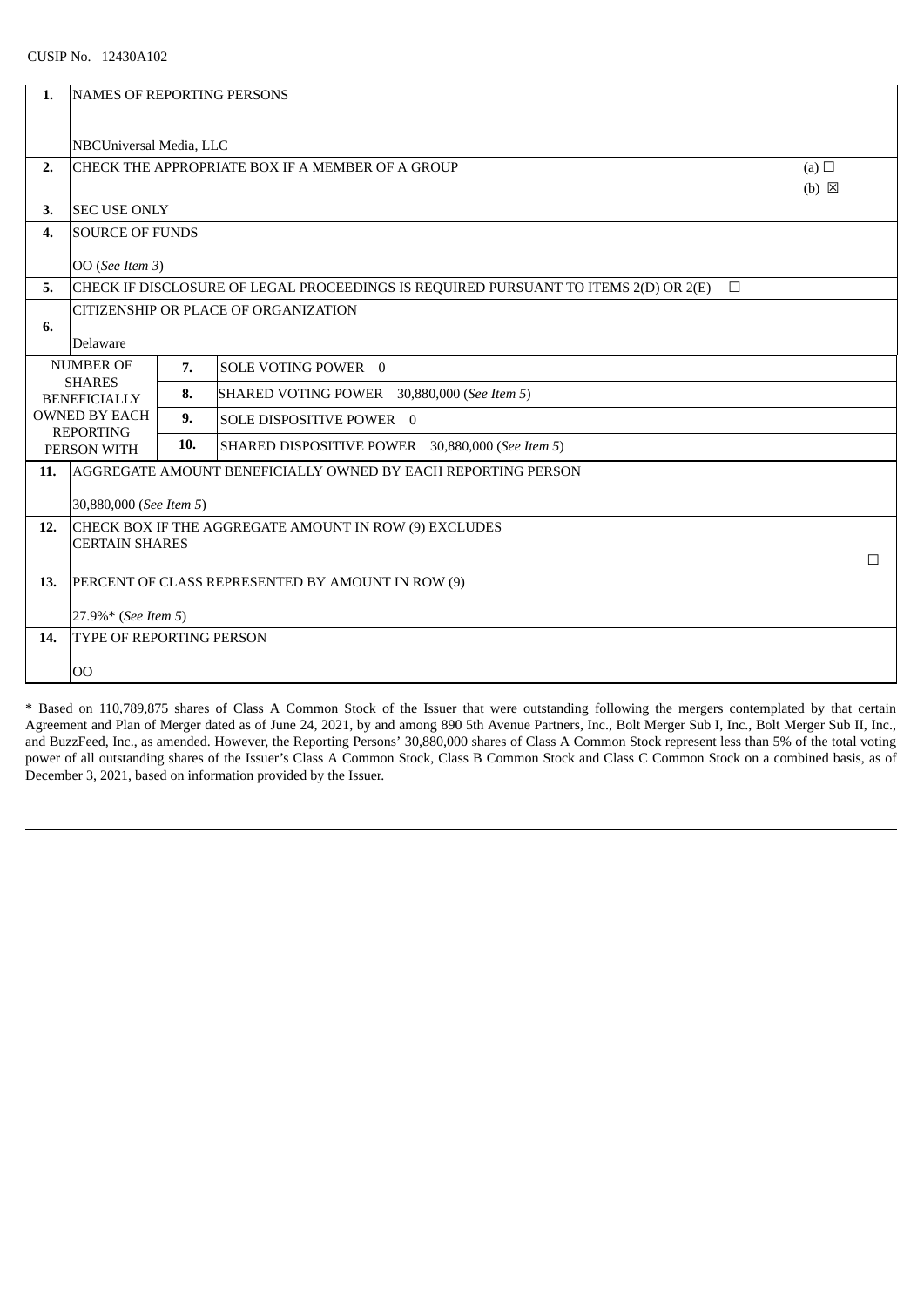#### **Item 1. Security and Issuer.**

The class of equity securities to which this Statement on Schedule 13D (this "Schedule") relates is the Class A Common Stock, \$0.0001 par value per share ("Class A Common Stock") of BuzzFeed, Inc., a Delaware corporation (the "Issuer"). The principal executive offices of the Issuer are located at 111 East 18th Street, 13th Floor, New York, New York, 10003.

#### **Item 2. Identity and Background.**

This Schedule is filed by Comcast Corporation ("Comcast"), for and on behalf of itself, NBCUniversal, LLC ("NBCUniversal Holdings") and NBCUniversal Media, LLC ("NBCUniversal" and, together with Comcast and NBCUniversal Holdings, the "Reporting Persons"). NBCUniversal is a wholly owned subsidiary of NBCUniversal Holdings, which in turn is a wholly owned subsidiary of Comcast.

The principal business office of Comcast is located at One Comcast Center, Philadelphia, Pennsylvania 19103-2838. The principal business offices of NBCUniversal and NBCUniversal Holdings are located at 30 Rockefeller Plaza, New York, New York 10112. The Reporting Persons principally provide communications services, produce and develop media content and operate theme parks.

The name, residence or business address, present principal occupation or employment and citizenship of each director and executive officer of the Reporting Persons are set forth on Schedule A to this Schedule. None of the Reporting Persons, nor, to the best knowledge of the Reporting Persons, any person named in Schedule A to this Schedule has, during the last five years, been convicted of a criminal proceeding (excluding traffic violations or similar misdemeanors) or been a party to a civil proceeding of a judicial or administrative body of competent jurisdiction resulting in a judgment, decree or final order enjoining future violations of, or prohibiting or mandating activities subject to, federal or state securities laws or finding any violation with respect to such laws.

#### **Item 3. Source and Amount of Funds or Other Consideration.**

On December 3, 2021 (the "Closing Date"), the Issuer consummated a business combination (the "Business Combination") pursuant to the terms of that certain Agreement and Plan of Merger dated as of June 24, 2021, by and among 890 5<sup>th</sup> Avenue Partners, Inc. (the "SPAC"), Bolt Merger Sub I, Inc. ("Merger Sub I"), Bolt Merger Sub II, Inc. ("Merger Sub II"), and BuzzFeed, Inc. ("Old BuzzFeed") (as amended on October 28, 2021, the "Merger Agreement").

Immediately upon the consummation of the Business Combination and the other transactions contemplated by the Merger Agreement (the "Transactions"), Merger Sub I merged with and into Old BuzzFeed, after which the separate corporate existence of Merger Sub I ceased and Old BuzzFeed continued as the surviving entity, and immediately thereafter Old BuzzFeed merged with and into Merger Sub II, after which the separate corporate existence of Old BuzzFeed ceased and Merger Sub II continued as the surviving company and changed its name to BuzzFeed, Inc.

Prior to the Transactions, in 2015, NBCUniversal had acquired shares of Series F Preferred Stock of Old BuzzFeed for aggregate consideration of \$200 million, and in 2016, NBCUniversal had acquired shares of Series G Preferred Stock of Old BuzzFeed for aggregate consideration of \$200 million, in each case using cash on hand. As a result of the Transactions, on the Closing Date, shares of Series F Preferred Stock and Series G Preferred Stock of Old BuzzFeed previously held by NBCUniversal were converted into 30,880,000 shares of Class A Common Stock of the Issuer.

The foregoing description of the Merger Agreement and the transactions contemplated thereby is qualified in its entirety by reference to the full text of the Merger Agreement, a copy of which is included as Exhibit 99.1 to this Schedule and incorporated herein by reference.

#### **Item 4. Purpose of Transaction.**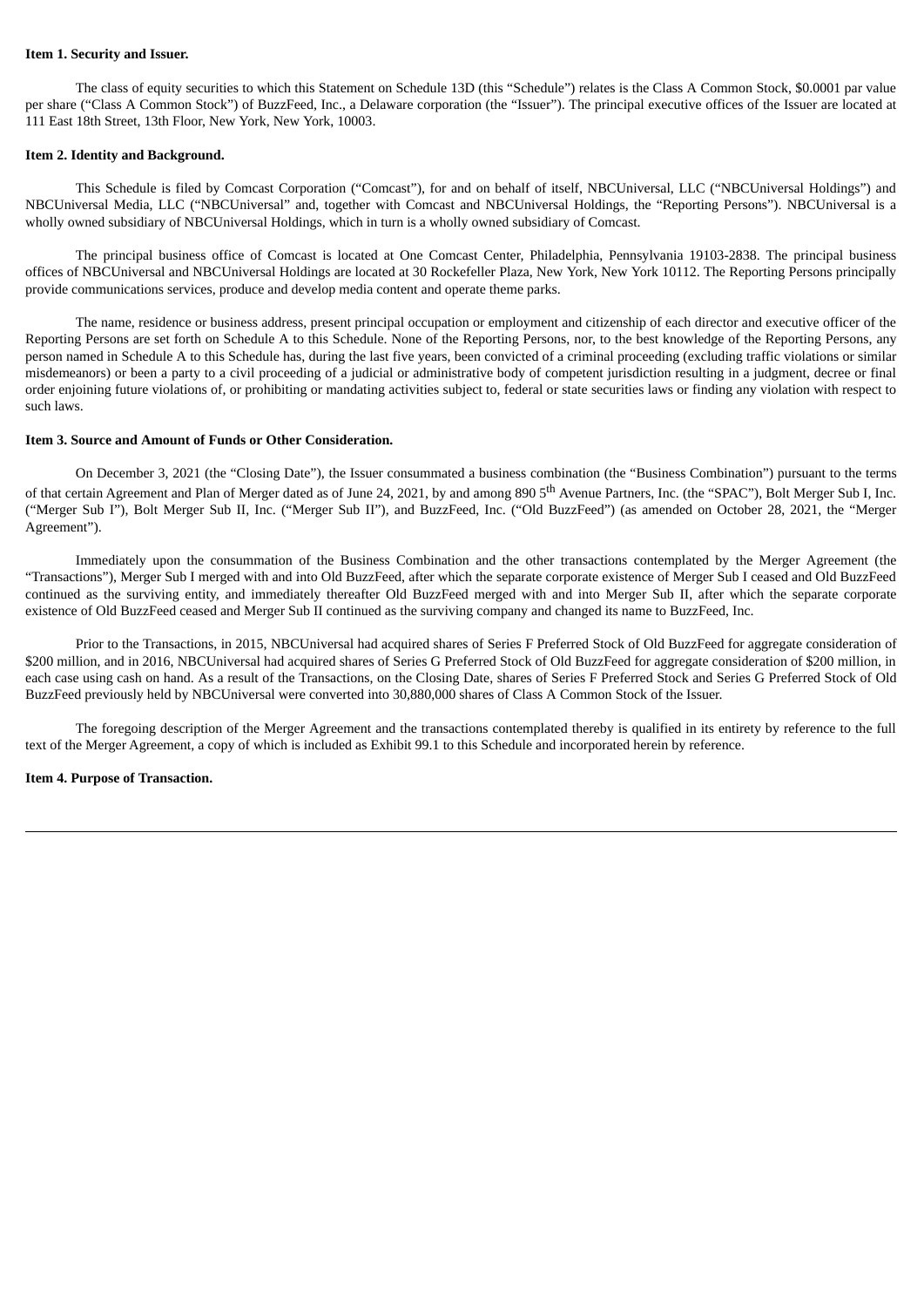The information contained above in Item 1 and Item 3 of this Schedule is incorporated herein by reference.

The Reporting Persons hold the Class A Common Stock of the Issuer as an investment. The Reporting Persons intend to review their investment in the Issuer on a continuing basis. Subject to the terms of the agreements described in Item 6 below, the Reporting Persons may acquire additional securities of the Issuer or retain or sell all or a portion of the securities then beneficially held by them, at such time or times as the Reporting Persons determine, including pursuant to sales or purchases in the open market, in privately negotiated transactions, through a public offering upon exercise of registration rights or otherwise, in each case, depending on the course of action the Reporting Persons determine to pursue, the price and liquidity of the Class A Common Stock of the Issuer, subsequent developments affecting the Issuer, the Issuer's business and prospects, market and economic conditions, regulatory considerations and other factors.

Although the foregoing represents the range of activities presently contemplated by the Reporting Persons with respect to the Issuer, the possible activities of the Reporting Persons are subject to change at any time.

#### **Item 5. Interest in Securities of the Issuer.**

(a) The responses of the Reporting Persons to Rows (11) through (13) of the cover pages of this Schedule are incorporated herein by reference. As of December 3, 2021, NBCUniversal, NBCUniversal Holdings and Comcast had shared beneficial ownership of an aggregate of 30,880,000 shares of Class A Common Stock of the Issuer, which is equal to approximately 27.9% of the outstanding shares of Class A Common Stock of the Issuer, based on information provided by the Issuer.

Except as disclosed in this Item 5(a), none of the Reporting Persons nor, to the best of their knowledge, any of their directors or executive officers, beneficially owns any shares of Class A Common Stock of the Issuer.

(b) The response of the Reporting Persons to (i) Rows (7) through (10) of the cover pages of this Schedule and (ii) Item 5(a) hereof are incorporated herein by reference.

Except as disclosed in this Item 5(b), none of the Reporting Persons, nor to the best of their knowledge, any of their directors or executive officers, presently has the power to vote or direct the vote or to dispose or direct the disposition of any of the shares of Class A Common Stock of the Issuer which they may be deemed to beneficially own.

- (c) Except as described in Item 3 of this Schedule, which is incorporated herein by reference, none of the Reporting Persons, nor, to the best of their knowledge, any of their directors or executive officers, has effected any transaction in the shares of Class A Common Stock of the Issuer during the past 60 days.
- (d) Not applicable.
- (e) Not applicable.

#### **Item 6. Contracts, Arrangements, Understandings or Relationships with Respect to Securities of the Issuer.**

#### *Escrow Agreement*

On the Closing Date, Jonah Peretti, Chief Executive Officer of the Issuer, Jonah Peretti, LLC (collectively with Mr. Peretti, the "Peretti Parties"), NBCUniversal and PNC Bank, National Association, as escrow agent, entered into an amended and restated escrow agreement (the "Escrow Agreement") which provides for, among other things, the escrow of 1,200,000 shares of Class A Common Stock of the Issuer or Class B Common Stock of the Issuer, par value \$0.0001 per share (the "Escrowed Shares") exchangeable by the Peretti Parties in connection with the Transactions. Pursuant to the Escrow Agreement, in the event the Transfer Date SPAC Share Price (as defined in the Escrow Agreement) is less than \$12.50 per share on the Transfer Date (as defined in the Escrow Agreement), the Peretti Parties and NBCUniversal shall instruct the escrow agent to transfer (1) to NBCUniversal a number of Escrowed Shares equal to the Make Whole Shares (as defined in the Escrow Agreement) and (2) to the Peretti Parties, the remainder of the Escrowed Shares, if any. If the Transfer Date SPAC Share Price is equal to or greater than \$12.50 on the Transfer Date, the Peretti Parties and NBCUniversal shall instruct the escrow agent to transfer all of the Escrowed Shares to the Peretti Parties.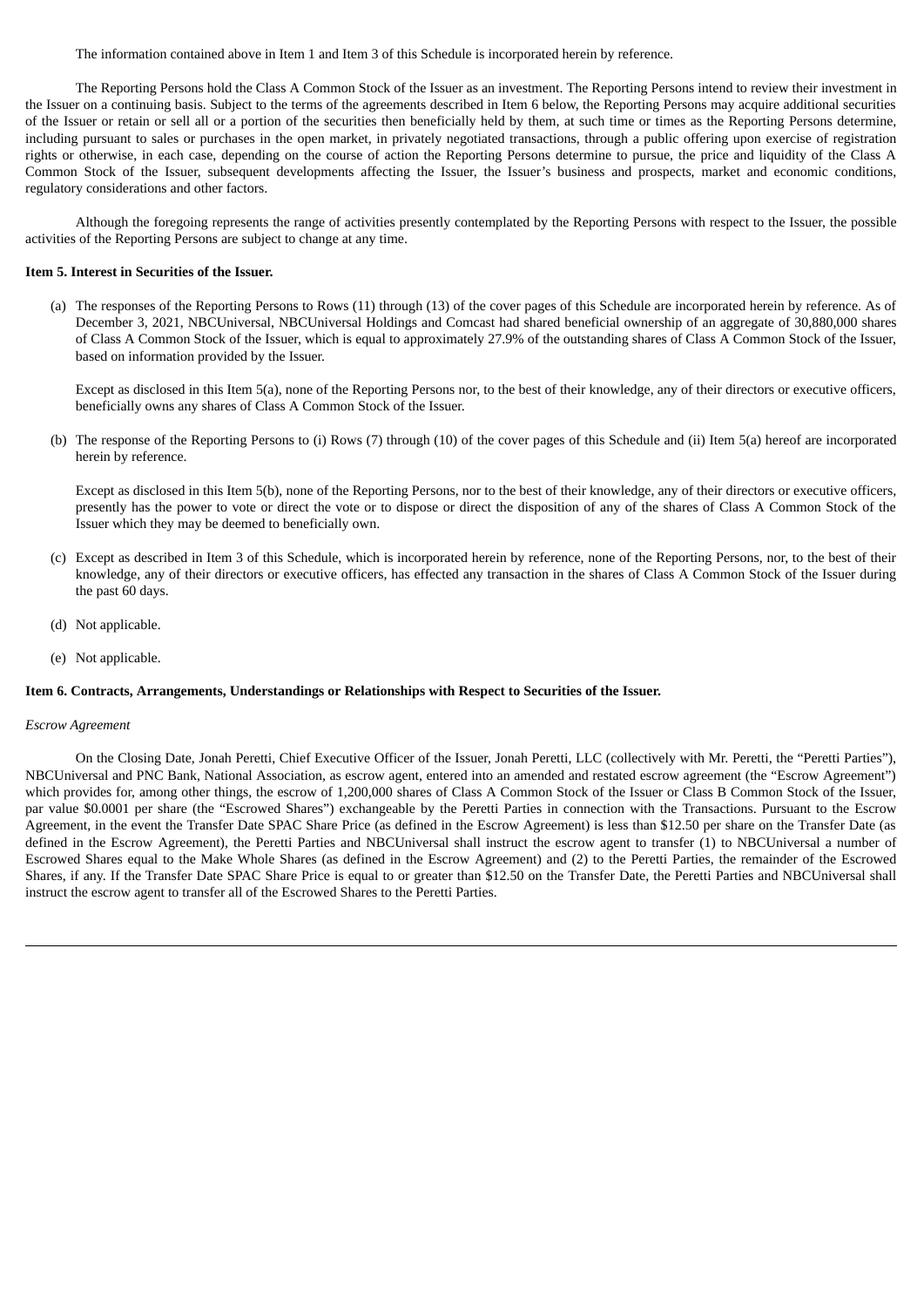The foregoing description of the Escrow Agreement is qualified in its entirety by reference to the full text of the Escrow Agreement, which is included as Exhibit 99.2 to this Schedule and is incorporated by reference herein.

#### *Eighth Amended and Restated Investors' Rights Agreement*

On June 24, 2021, Old BuzzFeed entered into the Eighth Amended and Restated Investors' Rights Agreement (the "IRA") with certain holders of its preferred and common stock that may following the consummation of the Business Combination hold 5% or more of the Issuer's Class A Common Stock or Class B Common Stock, including NBCUniversal. Pursuant to the IRA, these stockholders are entitled to certain information rights, rights to participate in certain additional issuances of the Issuer's capital stock and rights with respect to the registration of their shares. Further, the parties to the IRA agreed to be subject to a post-closing lock-up with respect to their common shares for a period of 180 days, subject to customary terms; provided that any waiver, termination, shortening or other modification to similar restrictions applicable to such shares shall apply pro rata. All of the terms of the IRA, except for the market standoff provisions, terminated in connection with the closing of the Business Combination.

The foregoing description of the IRA is qualified in its entirety by reference to the full text of the IRA, which is included as Exhibit 99.3 to this Schedule and is incorporated by reference herein.

#### *Amended and Restated Registration Rights Agreement*

On the Closing Date, NBCUniversal entered into an Amended and Restated Registration Rights Agreement (the "RRA") with 200 Park Avenue Partners, LLC (the "Sponsor") and certain other stockholders of Old BuzzFeed who would hold 5% or more of the shares of Class A Common Stock of the Issuer as of the Closing Date (collectively with the Sponsor, the "Holders") and the SPAC, pursuant to which, among other things, the Issuer agreed to provide to such Holders and their permitted transferees certain registration rights, including, among other things, customary "demand" and "piggyback" registration rights, with respect to their shares of Class A Common Stock of the Issuer, subject to certain requirements and customary conditions. The RRA further provides that shares of Class A Common Stock of the Issuer held by the Holders or their permitted transferees will be locked-up for a certain period of time as defined therein.

The foregoing description of the RRA is qualified in its entirety by reference to the full text of the RRA, which is included as Exhibit 99.4 to this Schedule and is incorporated by reference herein.

The information set forth in Items 3 and 4 of this Schedule is incorporated herein by reference.

#### **Item 7. Material to be Filed as Exhibits.**

The following documents are filed as exhibits:

| <b>Exhibit No.</b> | <b>Description</b>                                                                                                                                                                                                                                                                                                                                                          |
|--------------------|-----------------------------------------------------------------------------------------------------------------------------------------------------------------------------------------------------------------------------------------------------------------------------------------------------------------------------------------------------------------------------|
| 99.1               | Agreement and Plan of Merger, dated as of June 24, 2021, by and among 890 5 <sup>th</sup> Avenue Partners, Inc. (the "SPAC"), Bolt Merger Sub I,<br>Inc., Bolt Merger Sub II, Inc., and BuzzFeed, Inc. (incorporated by reference to Exhibit 2.1 to the SPAC's Registration Statement on Form<br>S-4/A filed with the Commission on November 9, 2021 (File No. 333-258343)) |
| 99.2               | Amended and Restated Escrow Agreement, dated December 3, 2021, by and among NBCUniversal Media, LLC, Jonah Peretti, Jonah<br>Peretti LLC and PNC Bank, National Association, as escrow agent (incorporated by reference to Exhibit 10.19 to the Issuer's Current<br>Report on Form 8-K filed with the Commission on December 9, 2021 (File No. 001-39877))                  |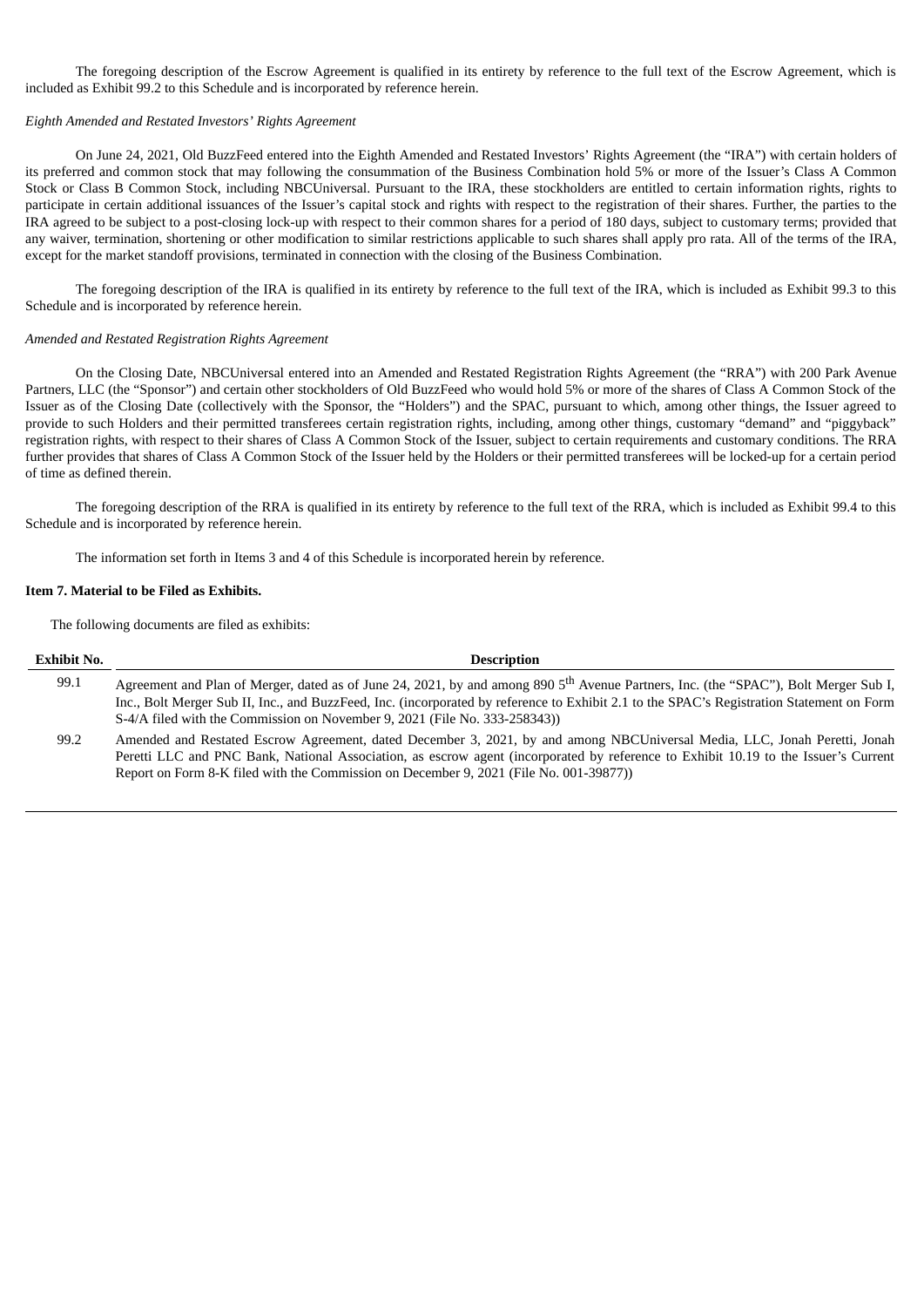- 99.3 Eighth Amended and Restated Investors' Rights Agreement, dated as of June 24, 2021, by and among Old BuzzFeed and the other parties thereto (incorporated by reference to Exhibit 10.8 to the SPAC's Registration Statement on Form S-4/A filed with the Commission on November 9, 2021 (File No. 333-258343))
- 99.4 Amended and Restated Registration Rights Agreement (incorporated by reference to Exhibit 10.1 to the Issuer's Current Report on Form 8-K filed with the Commission on December 9, 2021 (File No. 001-39877))
- 99.5\* Joint Filing Agreement pursuant to Rule 13d-1(k)

**\*** Filed herewith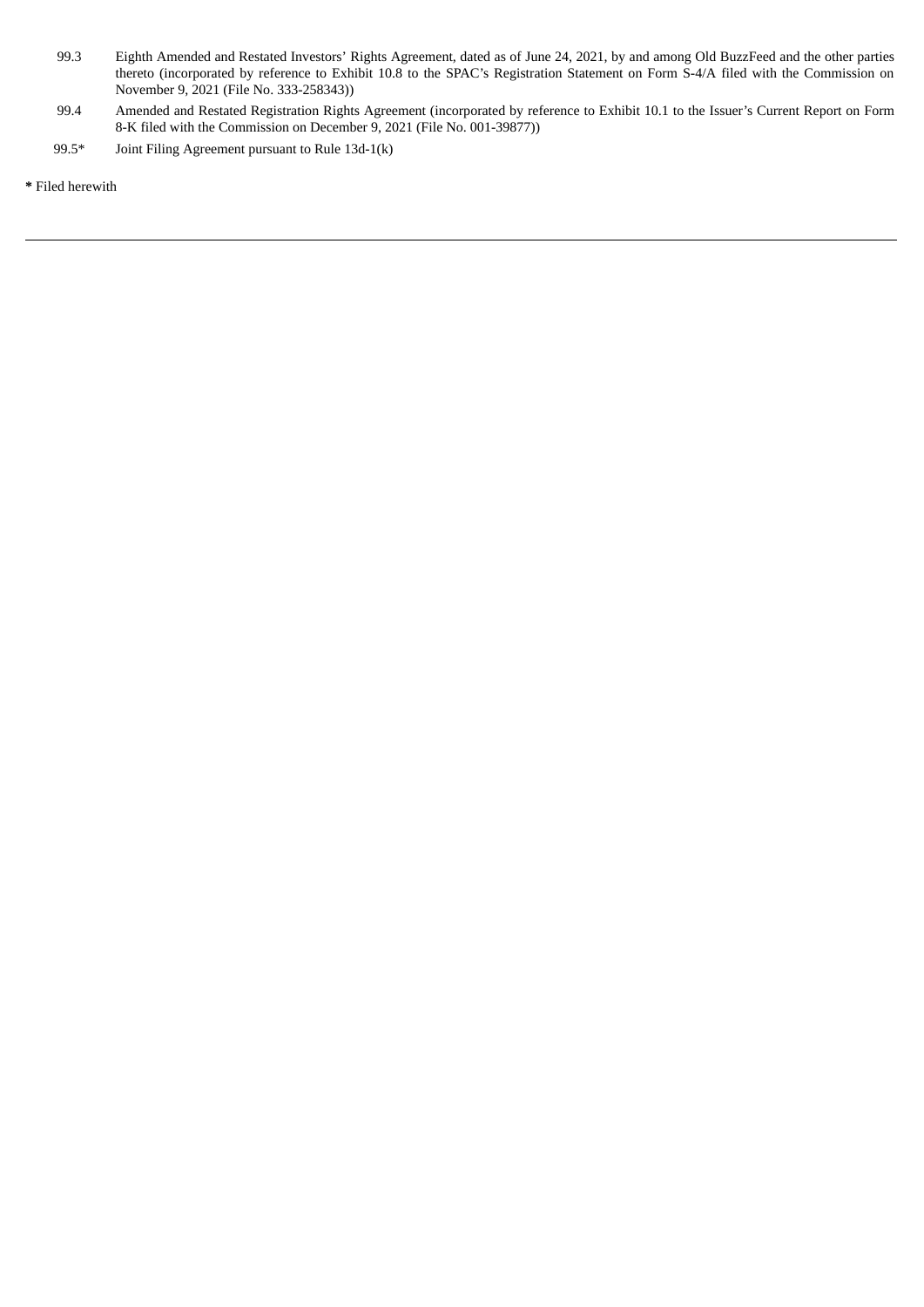# **SIGNATURE**

After reasonable inquiry and to the best of my knowledge and belief, I certify that the information set forth in this statement is true, complete and correct.

Date: December 13, 2021

# COMCAST CORPORATION

By: /s/ Elizabeth Wideman Name: Elizabeth Wideman Title: Senior Vice President, Senior Deputy General Counsel and Assistant Secretary

NBCUNIVERSAL, LLC

By: /s/ Elizabeth Wideman Name: Elizabeth Wideman Title: Senior Vice President and Assistant Secretary

# NBCUNIVERSAL MEDIA, LLC

By: /s/ Elizabeth Wideman Name: Elizabeth Wideman Title: Senior Vice President and Assistant Secretary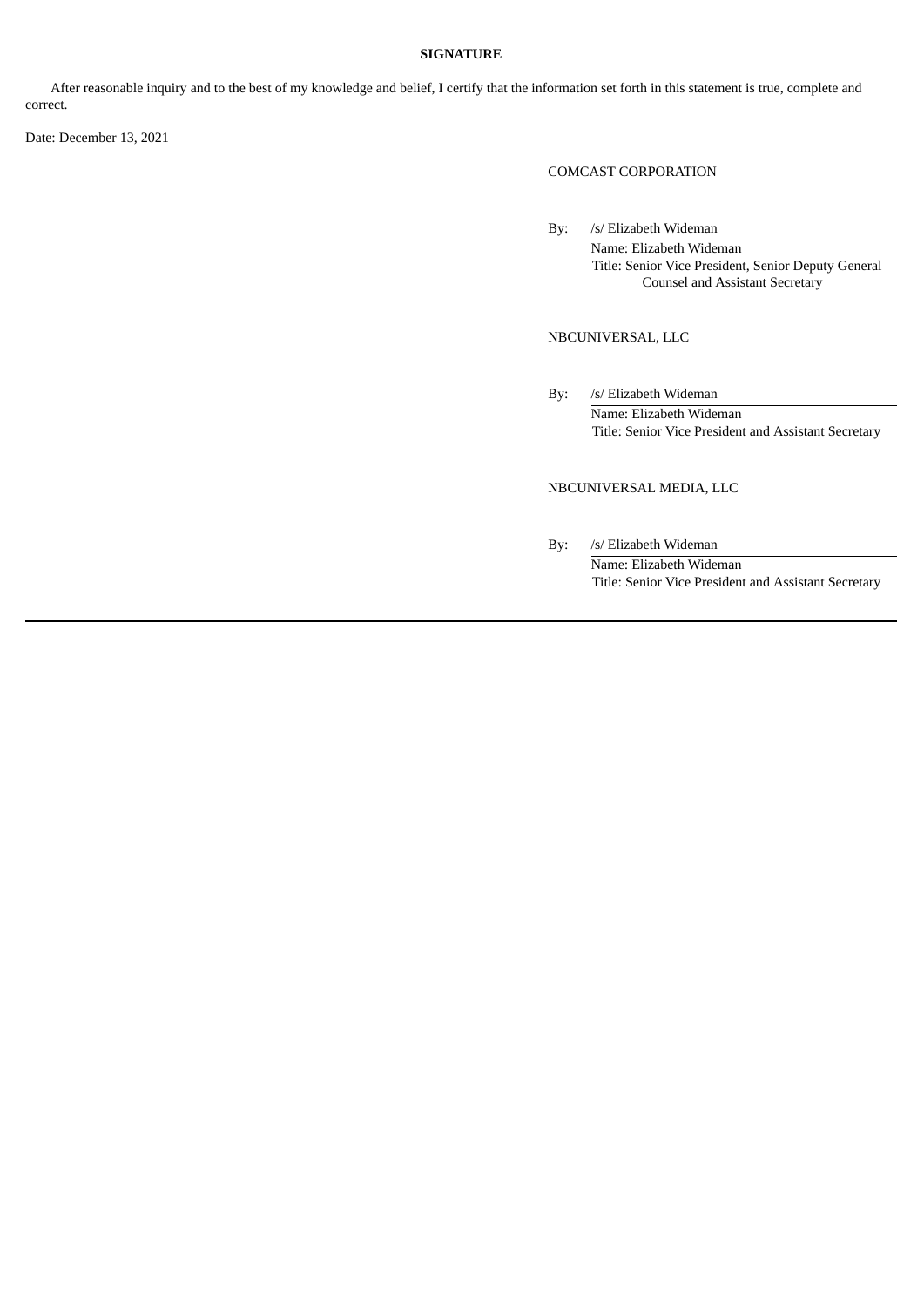# **SCHEDULE A**

# **DIRECTORS AND EXECUTIVE OFFICERS OF THE REPORTING PERSONS**

The name, business address, title, present principal occupation or employment of each of the directors and executive officers of Comcast Corporation ("Comcast") are set forth below. If no business address is given, the director's or officer's business address is One Comcast Center, Philadelphia, Pennsylvania 19103-2838. Unless otherwise indicated, each occupation set forth opposite an individual's name refers to Comcast.<sup>(1)</sup> All of the persons listed below are citizens of the United States of America.

| <b>Name and Business Address</b> | <b>Present Principal Occupation</b><br>(Name and Principal Business of Employer)                                                                                   |
|----------------------------------|--------------------------------------------------------------------------------------------------------------------------------------------------------------------|
| <b>Directors</b>                 |                                                                                                                                                                    |
| Kenneth J. Bacon                 | Partner at RailField Partners, a financial advisory and asset management firm                                                                                      |
| Madeline S. Bell                 | President and Chief Executive Officer of The Children's Hospital of Philadelphia, a top-<br>ranked children's hospital                                             |
| Naomi M. Bergman                 | Senior Executive of Advance Publications, Inc., a private investor in a broad range of<br>media, entertainment, technology, communications and education companies |
| Edward D. Breen                  | Chief Executive Officer and Executive Chairman of DuPont de Nemours, Inc., a<br>provider of technology-based materials and solutions                               |
| Gerald L. Hassell                | Former Chief Executive Officer of The Bank of New York Mellon Corporation, a<br>financial services corporation                                                     |
| Jeffrey A. Honickman             | Chief Executive Officer of Pepsi-Cola and National Brand Beverages, Ltd., a bottling<br>and distribution company                                                   |
| Maritza G. Montiel               | Former Deputy Chief Executive Officer and Vice Chairman of Deloitte LLP, a<br>multinational accounting and professional services firm                              |
| Asuka Nakahara                   | Partner at Triton Atlantic Partners, a real estate advisory firm and investment vehicle                                                                            |
| David C. Novak                   | Founder of David Novak Leadership, LLC, which provides online leadership training                                                                                  |
| Brian L. Roberts                 | Chairman, President and Chief Executive Officer                                                                                                                    |
| <b>Executive Officers</b>        |                                                                                                                                                                    |
| Michael J. Cavanagh              | Chief Financial Officer;<br>Director, NBCUniversal, LLC                                                                                                            |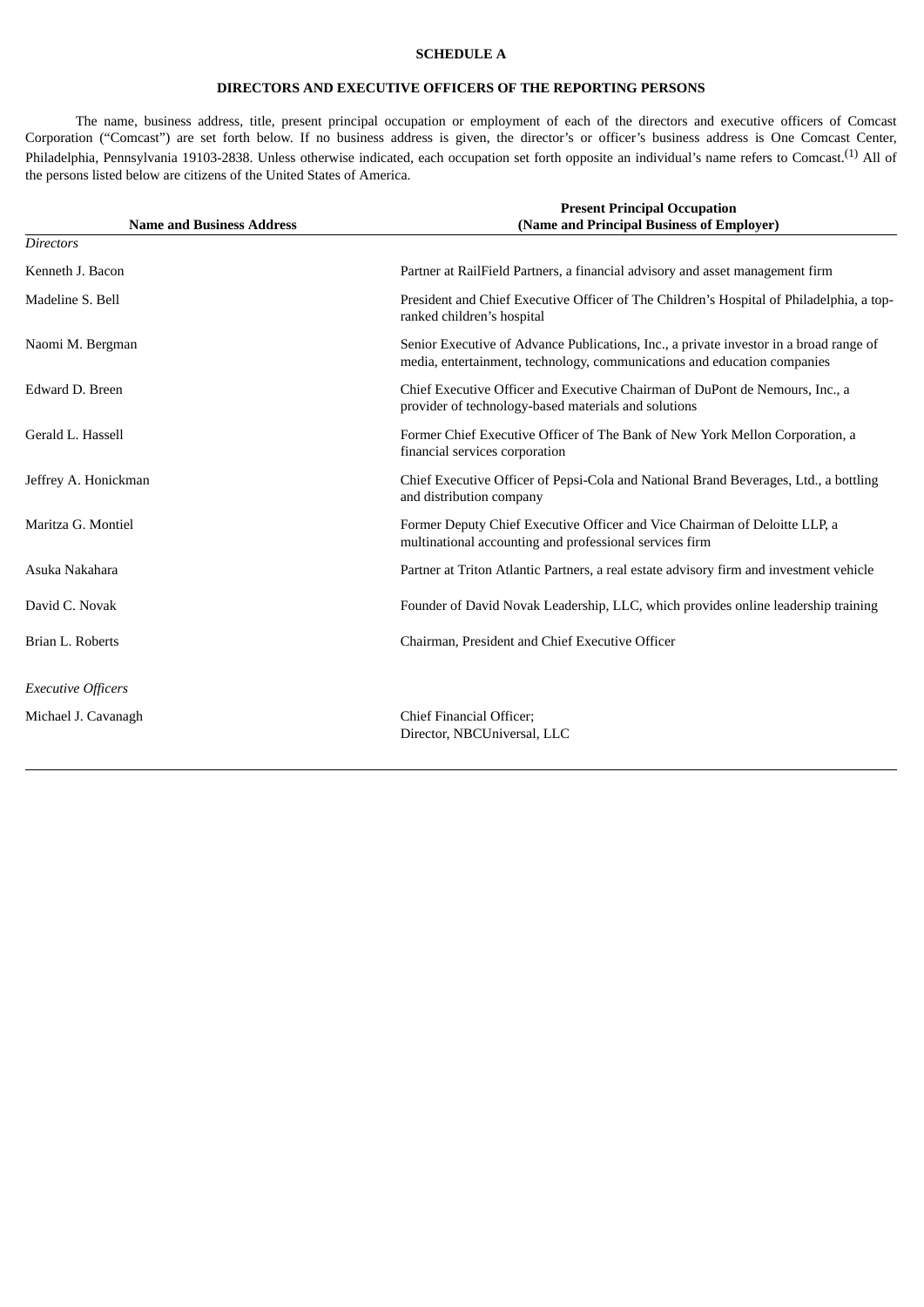| Adam L. Miller                                                                          |                                                                                                                                                                                                                                                                                                                       | Chief Administrative Officer;<br>Director, NBCUniversal, LLC                                                                         |
|-----------------------------------------------------------------------------------------|-----------------------------------------------------------------------------------------------------------------------------------------------------------------------------------------------------------------------------------------------------------------------------------------------------------------------|--------------------------------------------------------------------------------------------------------------------------------------|
| Daniel C. Murdock                                                                       |                                                                                                                                                                                                                                                                                                                       | Executive Vice President, Chief Accounting Officer and Controller                                                                    |
| Thomas J. Reid                                                                          |                                                                                                                                                                                                                                                                                                                       | Chief Legal Officer and Secretary;<br>Director, NBCUniversal, LLC                                                                    |
| Brian L. Roberts                                                                        |                                                                                                                                                                                                                                                                                                                       | Chairman, President and Chief Executive Officer                                                                                      |
| Jeffrey Shell<br>30 Rockefeller Plaza                                                   | New York, New York 10112                                                                                                                                                                                                                                                                                              | Chief Executive Officer, NBCUniversal, LLC and NBCUniversal Media, LLC                                                               |
| Dana Strong<br>Sky Central, Grant Way<br>Isleworth, Middlesex<br>United Kingdom TW7 5QD |                                                                                                                                                                                                                                                                                                                       | Group Chief Executive Officer, Sky Limited                                                                                           |
| David N. Watson                                                                         |                                                                                                                                                                                                                                                                                                                       | President and Chief Executive Officer, Comcast Cable Communications, LLC                                                             |
| Notes:<br>(1)                                                                           | NBCUniversal, LLC are identified where noted above.                                                                                                                                                                                                                                                                   | NBCUniversal Media, LLC does not have a board of directors, and is managed by NBCUniversal, LLC as its sole member. The directors of |
| (2)                                                                                     | Certain of the individuals identified on this Schedule A may have beneficial ownership of de minimis amounts of Class A Common Stock of<br>the Issuer held in investment accounts for which such individuals hold discretionary authority. The Reporting Persons disclaim beneficial<br>ownership of any such shares. |                                                                                                                                      |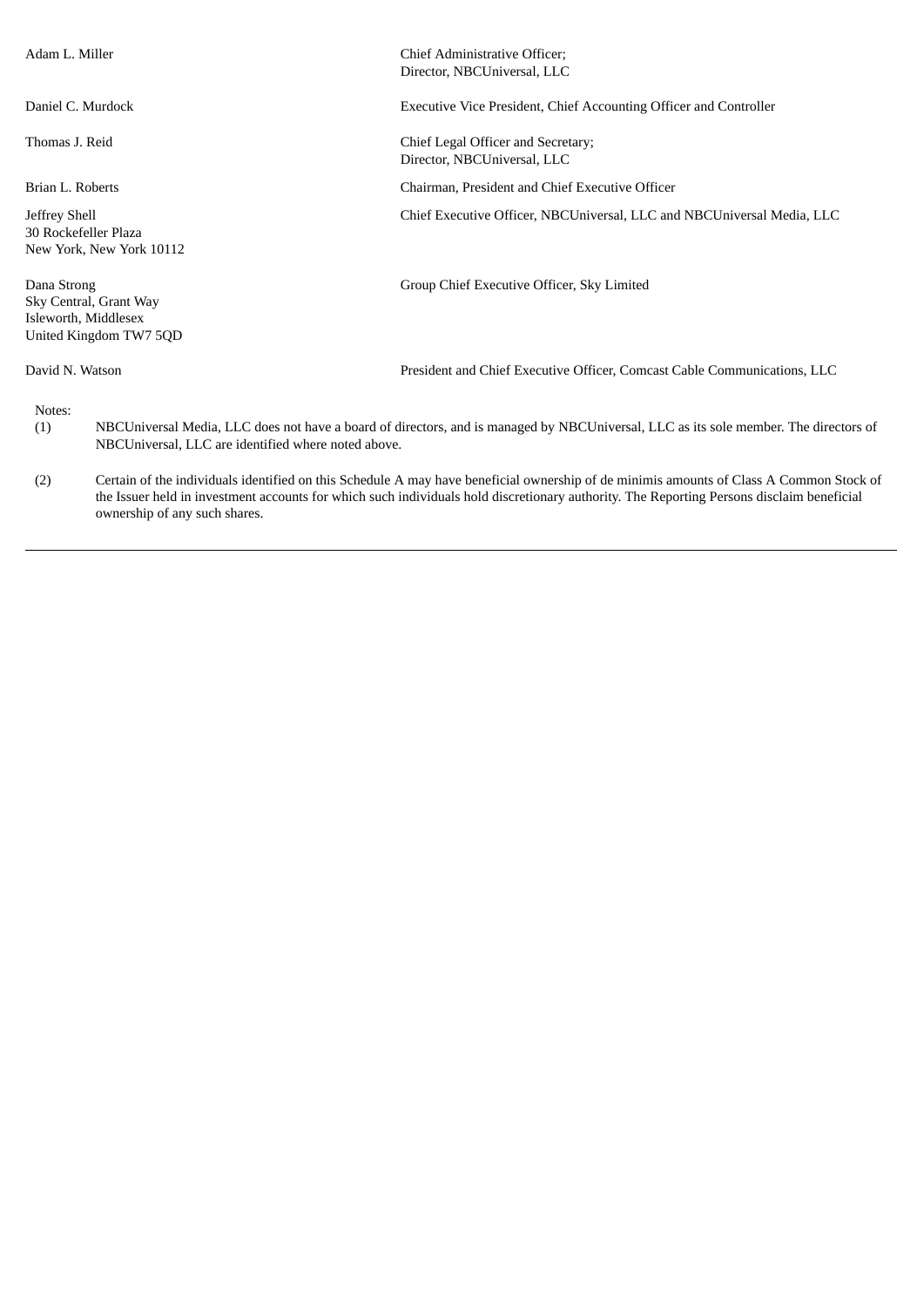#### **EXHIBIT INDEX**

# **Exhibit**

#### **No. Description**

- 99.1 Agreement and Plan of Merger, dated as of June 24, 2021, by and among 890 5<sup>th</sup> Avenue Partners, Inc. (the "SPAC"), Bolt Merger Sub I, Inc., Bolt Merger Sub II, Inc., and BuzzFeed, Inc. (incorporated by reference to Exhibit 2.1 to the SPAC's Registration Statement on Form S-4/A filed with the Commission on November 9, 2021 (File No. 333-258343))
- 99.2 Amended and Restated Escrow Agreement, dated December 3, 2021, by and among NBCUniversal Media, LLC, Jonah Peretti, Jonah Peretti LLC and PNC Bank, National Association, as escrow agent (incorporated by reference to Exhibit 10.19 to the Issuer's Current Report on Form 8-K filed with the Commission on December 9, 2021 (File No. 001-39877))
- 99.3 Eighth Amended and Restated Investors' Rights Agreement, dated as of June 24, 2021, by and among Old BuzzFeed and the other parties thereto (incorporated by reference to Exhibit 10.8 to the SPAC's Registration Statement on Form S-4/A filed with the Commission on November 9, 2021 (File No. 333-258343))
- 99.4 Amended and Restated Registration Rights Agreement (incorporated by reference to Exhibit 10.1 to the Issuer's Current Report on Form 8-K filed with the Commission on December 9, 2021 (File No. 001-39877))
- 99.5\* Joint Filing Agreement pursuant to Rule 13d-1(k)

**\*** Filed herewith